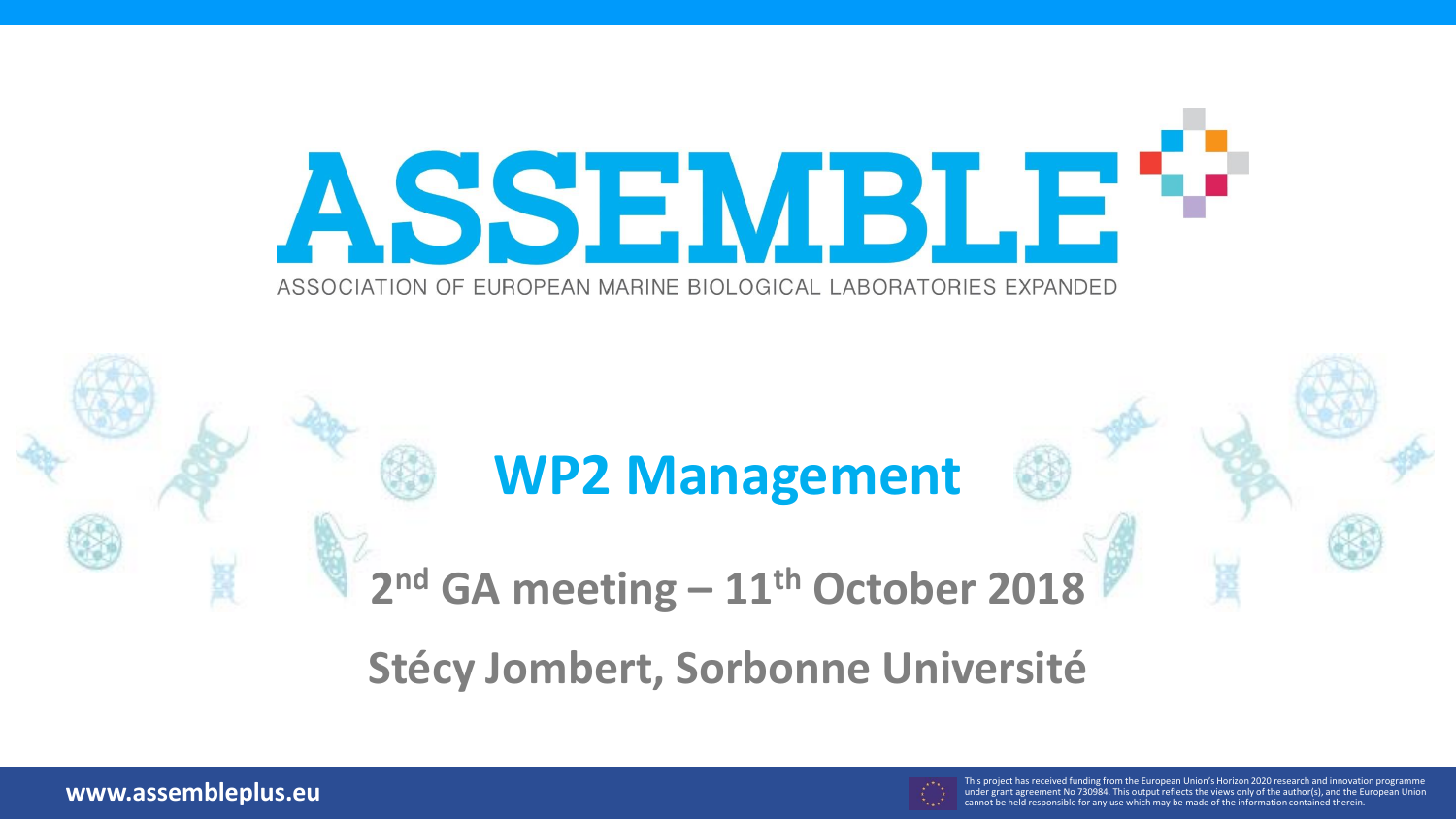

### **Consortium bodies**

- **General Assembly (GA): Representatives of all beneficiaries** Decisions and control
- **Project Implementation Committee (PIC): NA and JRA work package leaders and coordinator** Implement GA decisions, supervise the project execution
- **Management Team (MT): Coordinator, Project Manager, Communication Officer and Access Officer** Day-to-day management and coordination; Single point of contact with the European Commission
- **Advisory Board: 12 external members**

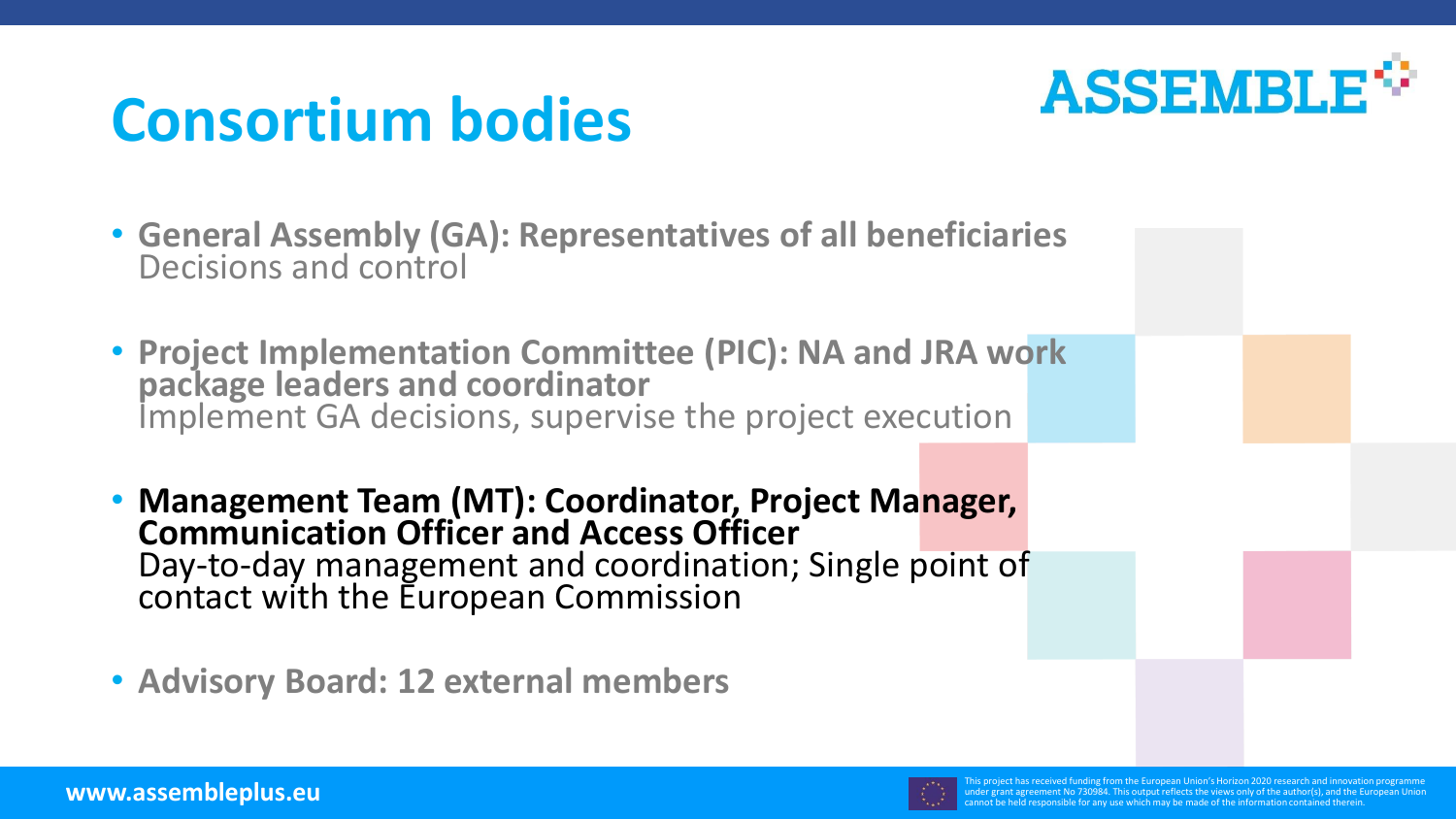# **Management team: changes**

- •Access Officer: WP3 team took over from Florence Guillot
- •Project Manager: Clément Brousse will take over from Stécy Jombert on 1 st November 2018









www.assembleplus.eu to the and the European Union's Horizon 2020 research and innovation programme<br>This project has received funding from the European Union's Horizon 2020 research and innovation programme<br>Capital of the a nder grant agreement No 730984. This output reflects the views only of the author(s), and the European Union nnot be held responsible for any use which may be made of the information contained therein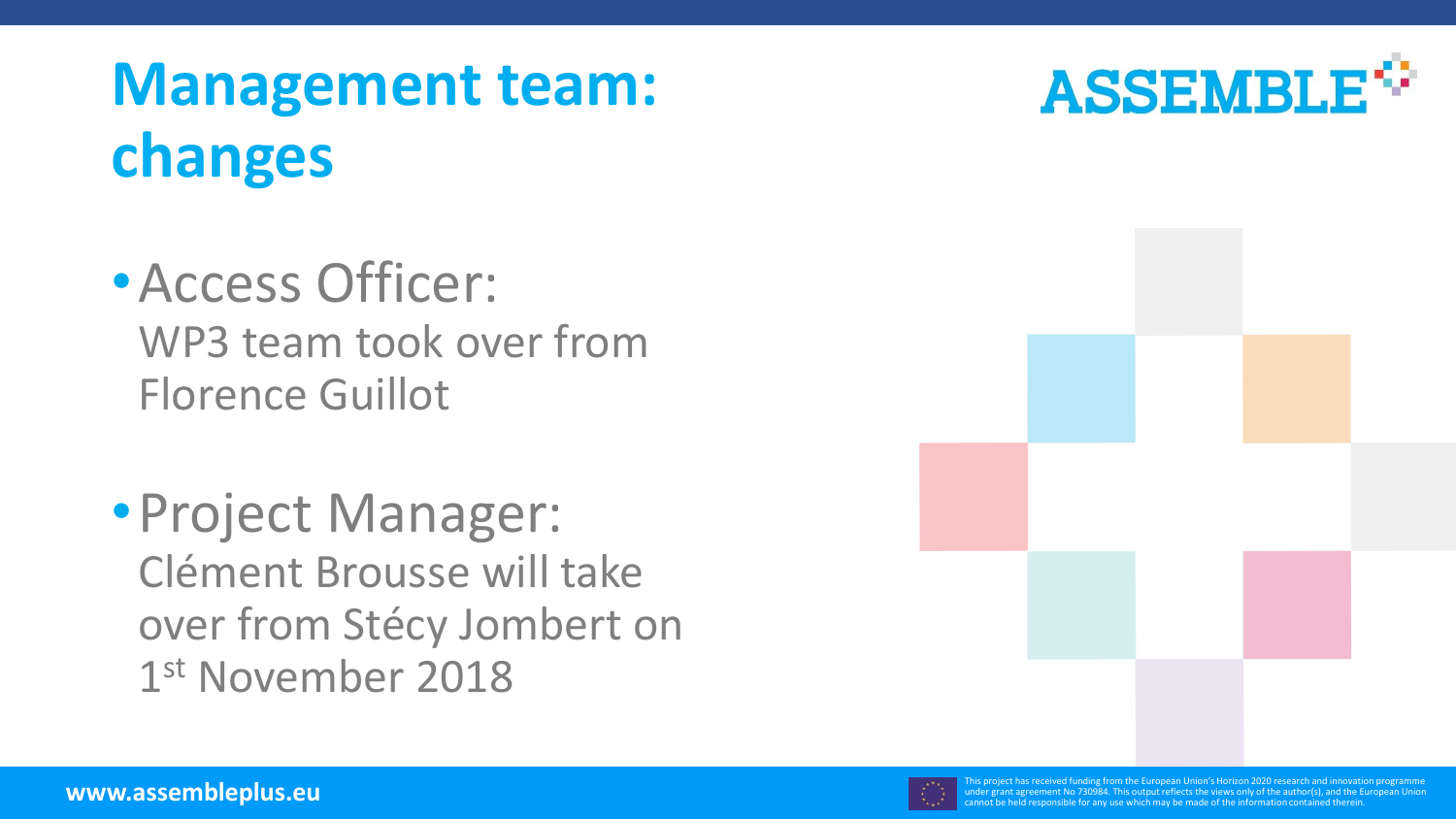

### **WP2 tasks**

- Task 1.1: Scientific Coordination;
- Task 1.2: Administrative Management;
- Task 1.3: Internal Communication Leader;
- Task 1.4: External Dissemination and exploitation activities;
- Task 1.6: Management of TA and VA activities



www.assembleplus.eu This project has received funding from the European Union's Horizon 2020 research and innovation<br>This project has received funding from the European Union's Horizon 2020 research and innovation programm nt agreement No 730984. This output reflects the views only of the author(s), and the European Union not be held responsible for any use which may be made of the information contained therein.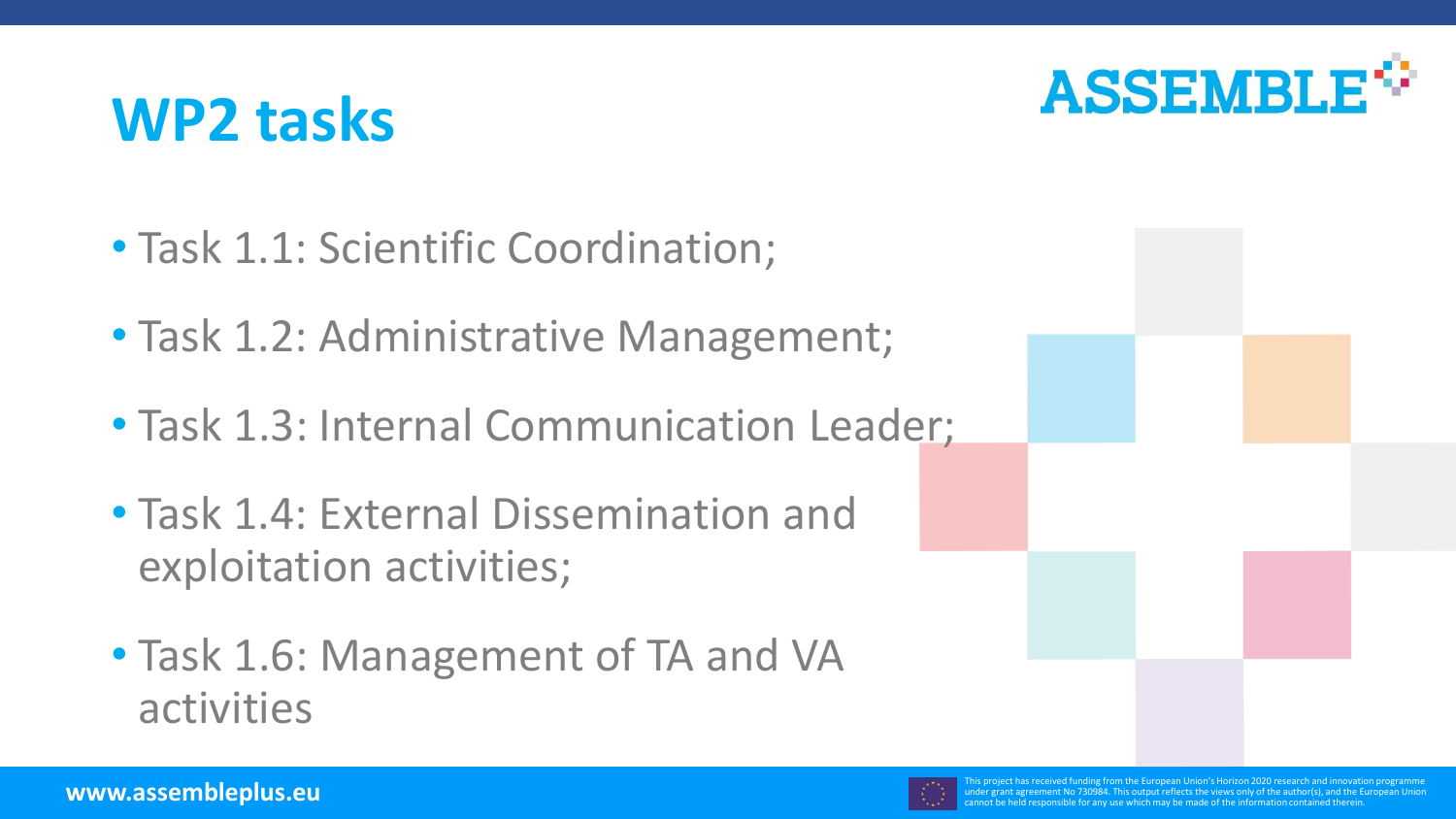# **Main WP2 Actions in Year 1**



- Consortium agreement finalised and signed
- Revision of budget and access cost tables for access providers *=> Budgets to be revised after few calls to re-allocate TA budgets among access providers*
- Set up of advisory board
- Continuous follow-up of WP, performance and progress
- Facilitating the communication within the consortium
- First amendment of the grant agreement

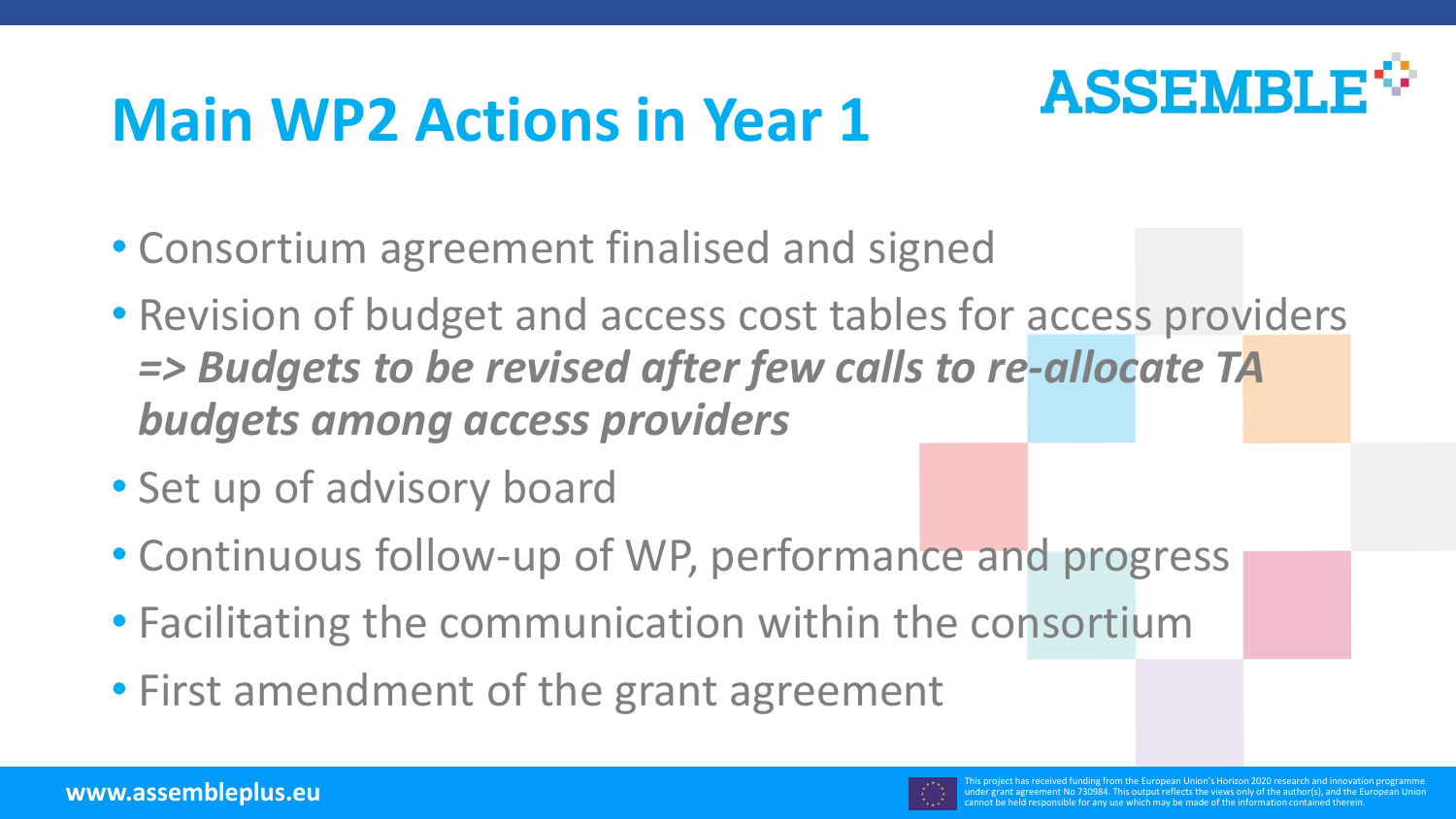# **Advisory Board**



- AB set up in February 2018
- 

| ZUIO.<br>• 12 AB members | <b>AB</b> member                    | <b>Affiliation</b>                          |  |
|--------------------------|-------------------------------------|---------------------------------------------|--|
|                          | Dr Zbynek Kozmic                    | Institute of Molecular Genetics of the ASCR |  |
|                          | <b>Prof. Jordi Garcia Fernandez</b> | University of Barcelona                     |  |
|                          | <b>Prof. Georg Pohnert</b>          | Max-Planck-Institute for Chemical Ecology   |  |
|                          | <b>Dr Suzanne Williams</b>          | <b>Natural History Museum</b>               |  |
|                          | <b>Dr Niall McDonough</b>           | <b>Marine Institute</b>                     |  |
|                          | <b>Dr Mike Thorndyke</b>            | <b>Former ASSEMBLE coordinator</b>          |  |
|                          | <b>Mr Markus Pasterk</b>            | <b>BBMRI-ERIC</b>                           |  |
|                          | <b>Dr Douglas McKenzie</b>          | Xanthella Ltd                               |  |
|                          | <b>Dr Helena Abreu</b>              | <b>ALGAplus</b>                             |  |
|                          | <b>Prof. Cristina Varese</b>        | University of Turino                        |  |
|                          | <b>Ms Ann Ruddy</b>                 | <b>Redrose Developments</b>                 |  |
|                          | <b>Dr Euan Brown</b>                | <b>Heriot Watt University</b>               |  |

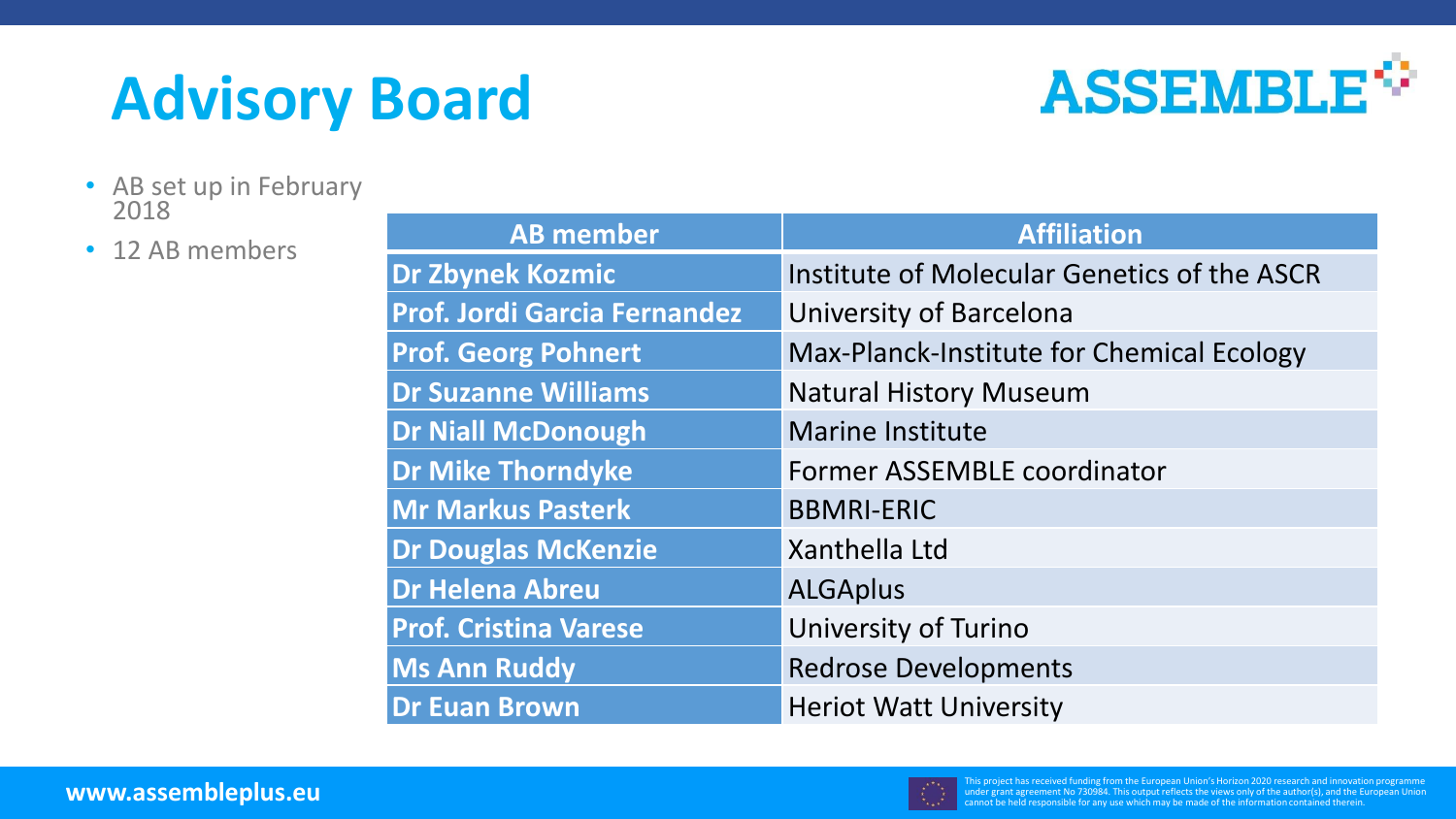# **Amendment items: highlights**



#### **CONSORTIUM**

• Tritonia Scientific Limited (TSL) has joined the consortium as 24<sup>th</sup> beneficiary

#### **TA PROGRAMME**

- Ban on users from non-EU countries lifted. Now participation limited to 20%
- New installations:
	- o *Scientific diving at IOPAN*
	- *Diving at TSL (in replacement of SAMS diving)*
- Change in the TA calculation method for SU, IOPAN, MBA

#### **DELIVERABLE**

• Deliverable D7.2 postponed to M21

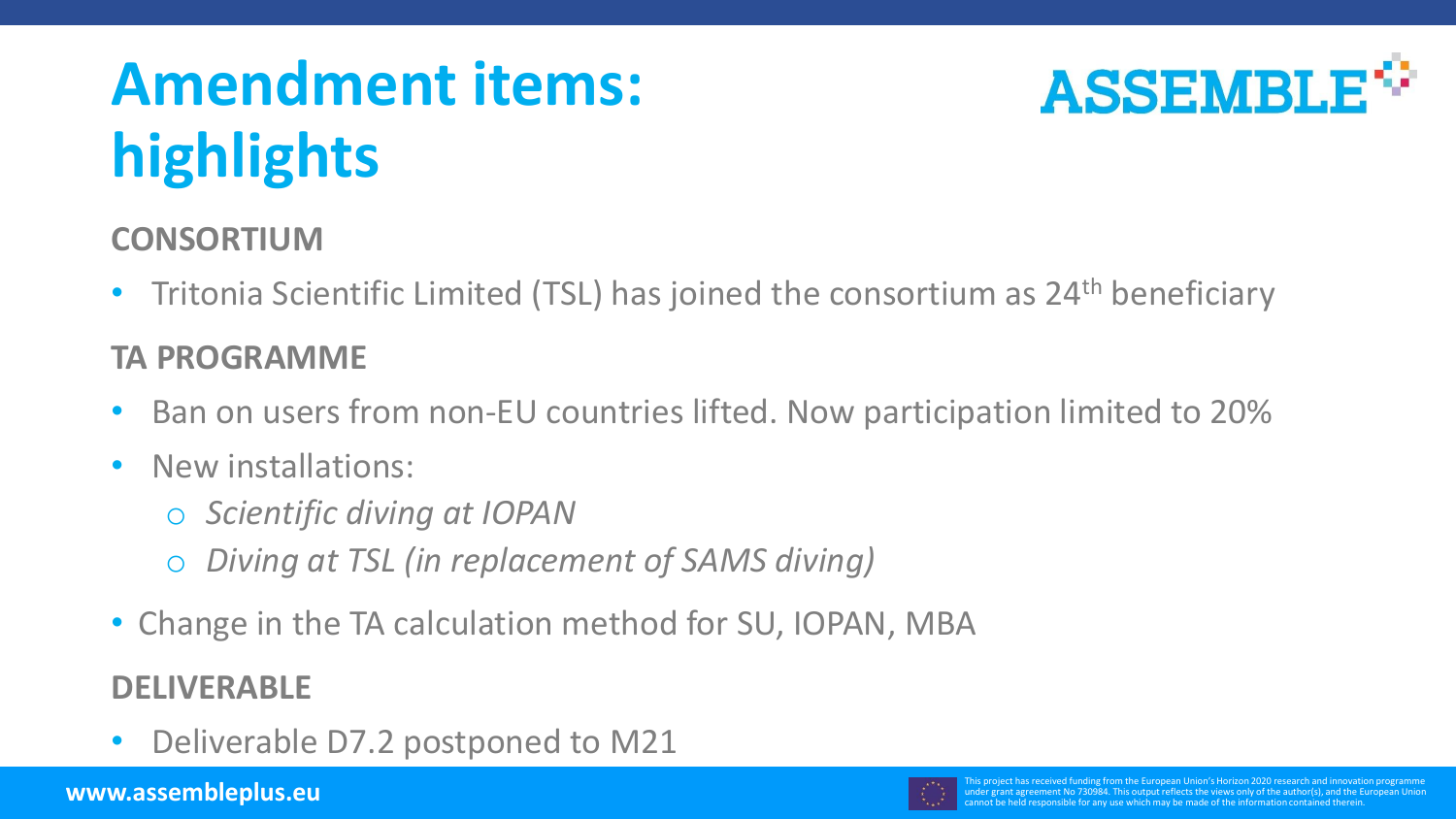

### **Milestones**

| <b>Milestone</b><br>number | <b>Milestone title</b>        | Due date        | <b>Comments</b>                                                         |
|----------------------------|-------------------------------|-----------------|-------------------------------------------------------------------------|
| MS1                        | Kick-off GA                   | M1              |                                                                         |
| MS <sub>2</sub>            | Announcement of TA call       | M <sup>3</sup>  |                                                                         |
| MS3                        | Data Management Plan (DMP) v1 | M6              | Submitted on 07/04/2018                                                 |
| MS4                        | $2nd$ GA meeting              | M12             | Being done in M13                                                       |
|                            | <b>Next to come</b>           |                 |                                                                         |
| MS5                        | <b>GO Ocean Sampling Day</b>  | M <sub>21</sub> | Pushed back from M18 to M21 after<br>amendment                          |
| MS <sub>6</sub>            | 3 <sup>rd</sup> GA meeting    | M24             | Planned beginning of Sept. 2019 to<br>allow time to prepare the minutes |

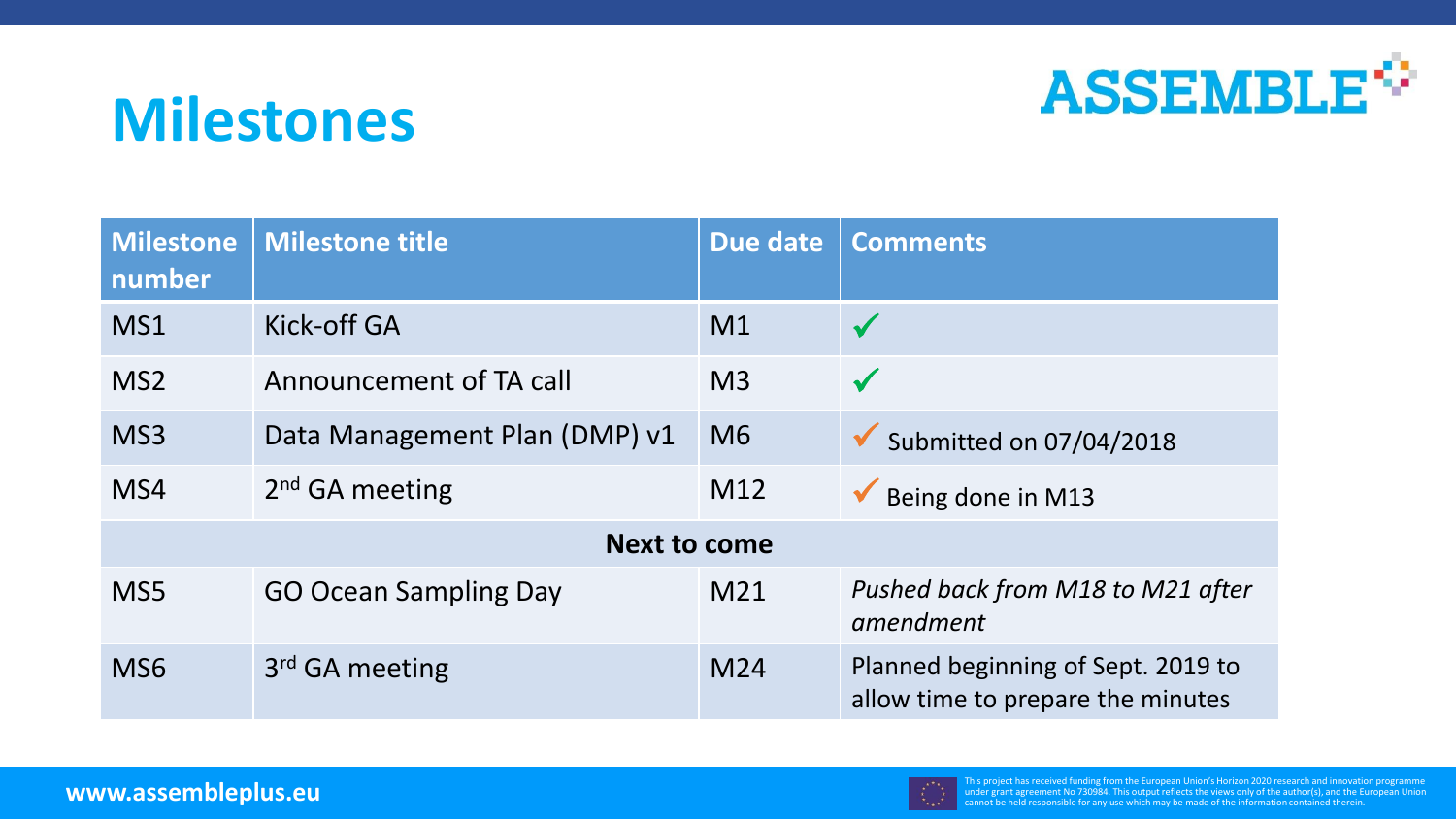

### **Deliverables**

| #                | <b>Deliverable title</b>                                            | <b>Due</b><br>date | <b>Status</b>                                  |
|------------------|---------------------------------------------------------------------|--------------------|------------------------------------------------|
| D1.1             | Ethics A - Requirement No. 1 (WP1)                                  |                    | M6 $\checkmark$ Submitted 25/04/2018           |
|                  | D1.2 Ethics EPQ - Requirement No. 2 (WP1)                           |                    | M6 $\checkmark$ Submitted 25/04/2018           |
| D <sub>2.1</sub> | Kick-off meeting minutes (WP2)                                      | M1                 | $\checkmark$ Submitted 10/09/2017              |
|                  | D2.3 Risk management plan (WP2)                                     | M <sup>3</sup>     | $\checkmark$ Submitted 22/12/2017              |
|                  | D2.4 Communication and dissemination plan (WP2)                     |                    | M3 $\checkmark$ Submitted 22/12/2017           |
|                  | D2.5 Project website and video                                      |                    | M12 Submitted 30/09/2018                       |
| D <sub>2.6</sub> | 1st annual access report for the TA programme                       |                    | M12 $\checkmark$ Submitted 01/10/2018          |
|                  | D2.10 Open Research Data Pilot (WP2)                                |                    | M6 V Submitted 12/04/2018                      |
|                  | D3.1 TA-Policy document (WP3)                                       |                    | M3 $\checkmark$ Submitted 28/12/2017           |
| D4.1             | 1st Data management plan (WP4)                                      |                    | M6 $\sqrt{\frac{3}{100}}$ Submitted 07/04/2018 |
| D8.1             | Depository of current methodology and discussion forum portal (WP8) | M <sub>3</sub>     | $\checkmark$ Submitted 05/01/2018              |
| D7.1             | Strategy document for establishment of European GO network          | M12                | <b>Pending</b>                                 |

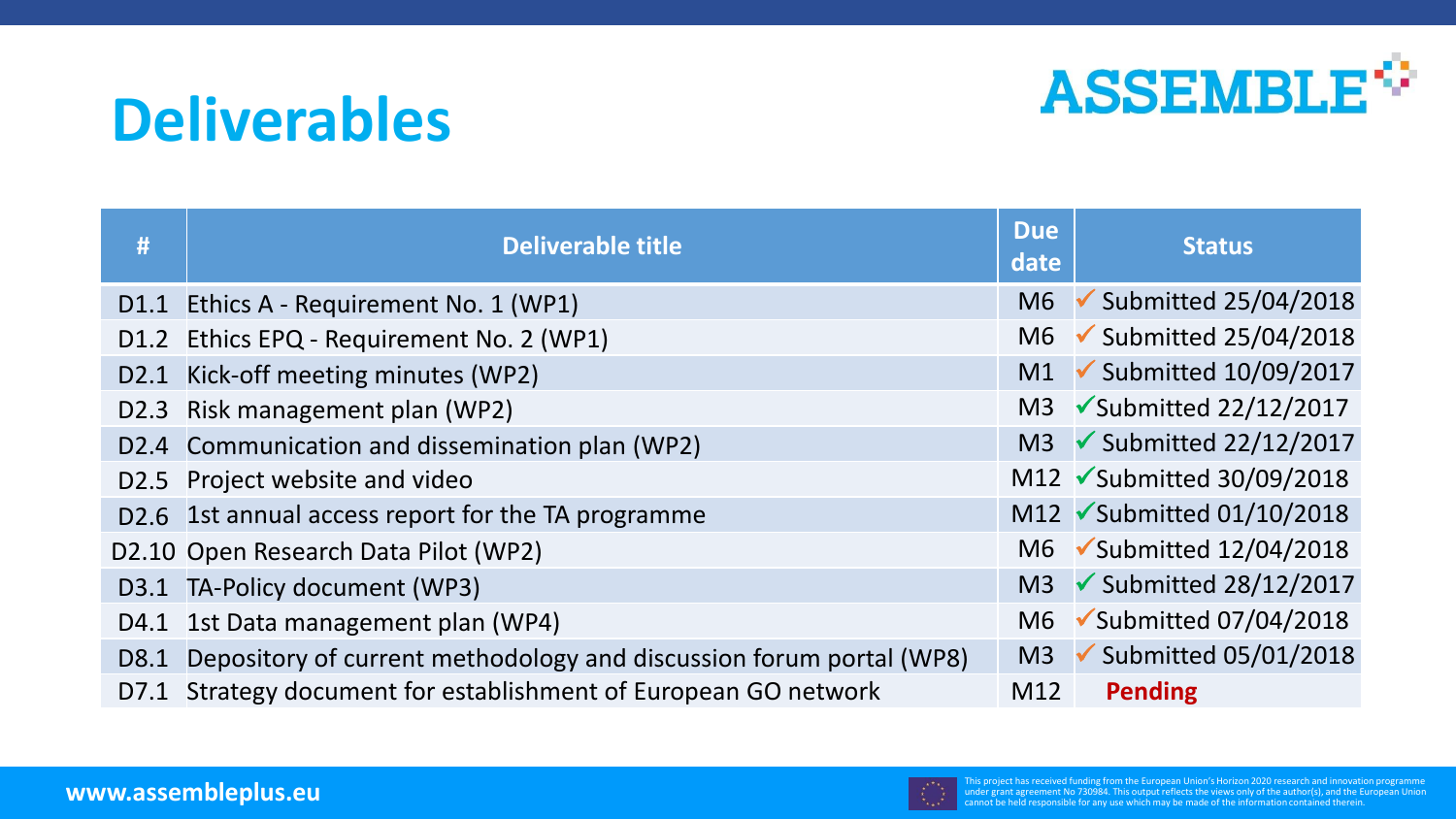

### **Project Performance**

- Less than half (5/12) of the deliverables were submitted on time
- A third of the deliverables were submitted within the 2 weeks following the due date
- A fourth were submitted within the month following the due date





www.assembleplus.eu this project has received funding from the European Union's Horizon 2020 research and innovation programme<br>This project has received funding from the European Union's Horizon 2020 research and innovatio rant agreement No 730984. This output reflects the views only of the author(s), and the European Union not be held responsible for any use which may be made of the information contained therein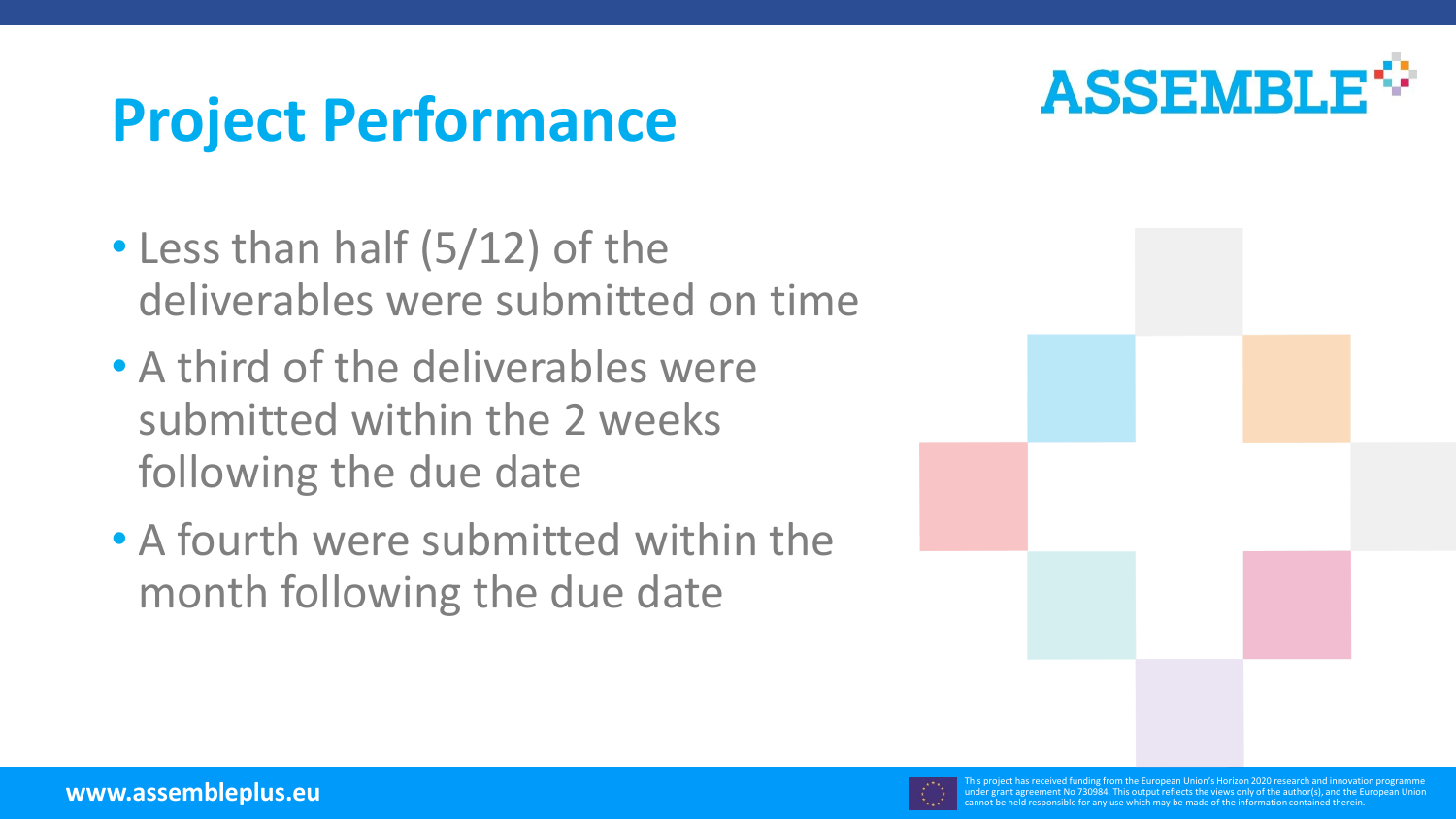

#### **For a timely submission, from now on PM will send reminder 2 MONTHS before the due date instead on 1 month before**



www.assembleplus.eu This project has received funding from the European Union's Horizon 2020 research and innovation programme in the European Union's Horizon 2020 research and innovation and innovation programme in the Eu ient No 730984. This output reflects the views only of the author(s), and the European Unior inot be held responsible for any use which may be made of the information contained therein.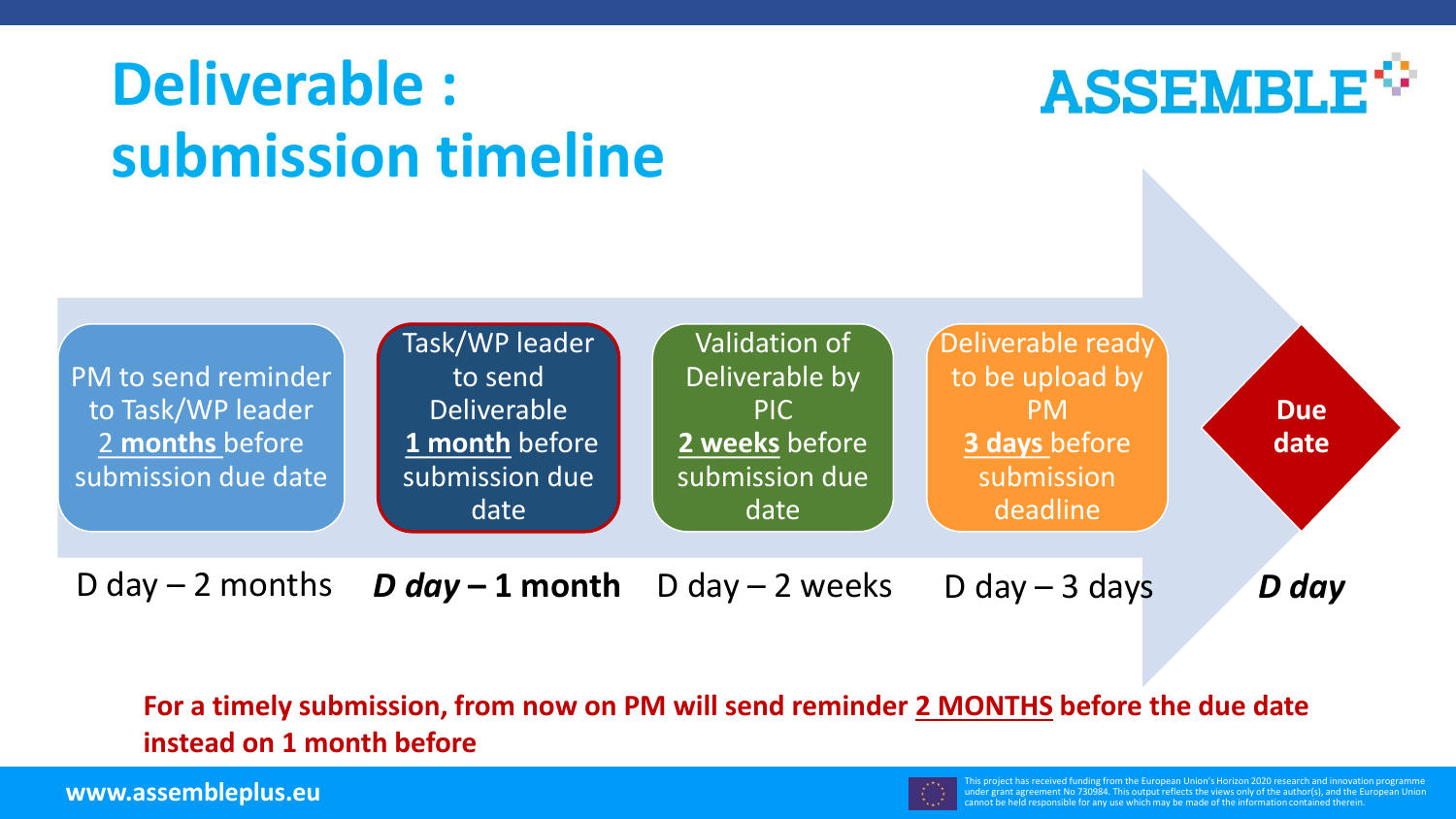# **1 st year Budget Consumption**







 $\mathbf{W}\mathbf{W}$ .and  $\mathbf{S}$  be the information contained the information contained the einform the  $\mathbf{S}$ cannot be held responsible for any use which may be made of the information contained therein.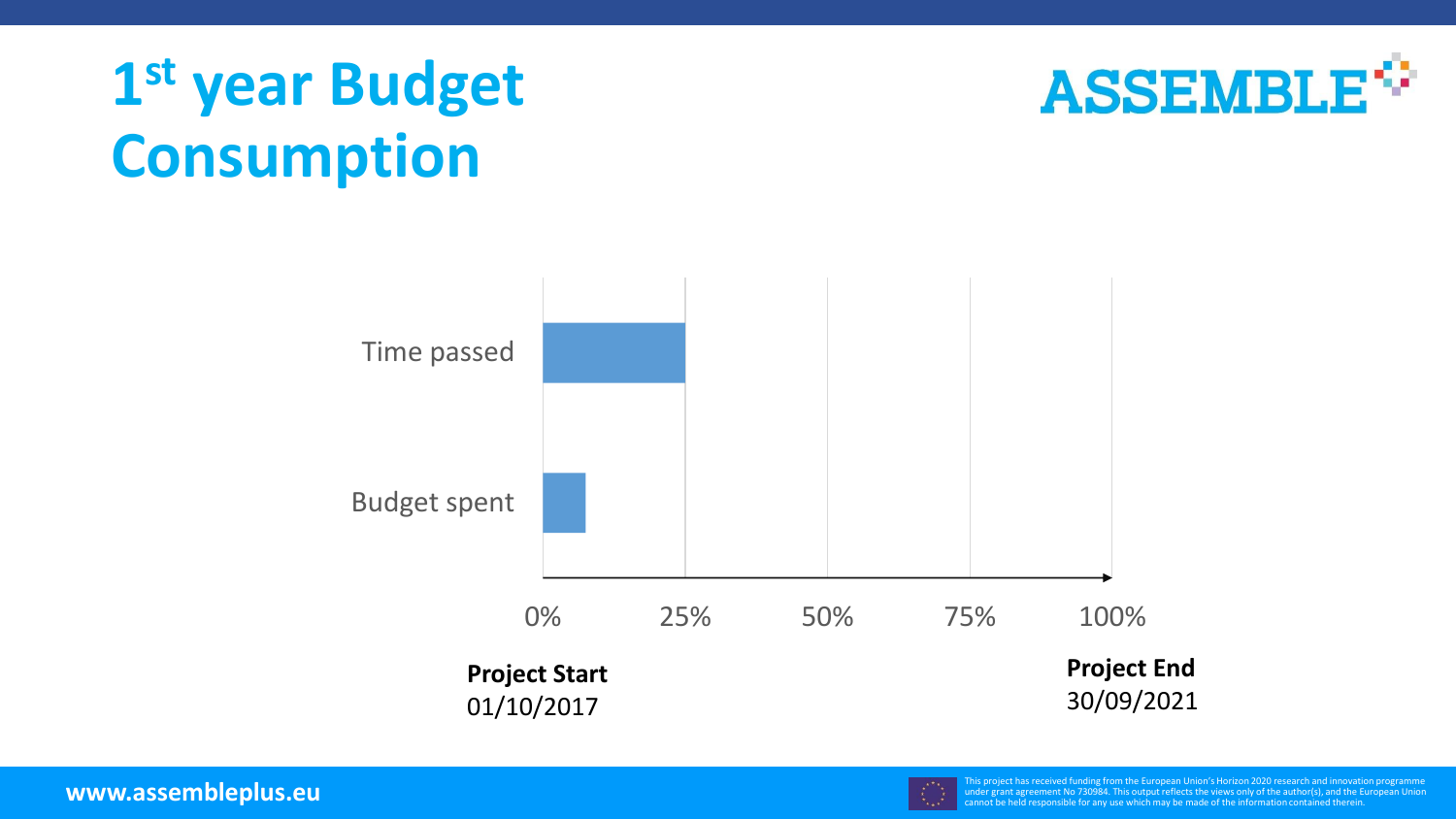# **1st Year Budget Consumption**



### **(estimation per partner)**





 $\mathbf{W}\mathbf{W}$ .and  $\mathbf{S}$  be the information contained the information contained the einform the  $\mathbf{S}$ cannot be held responsible for any use which may be made of the information contained therein.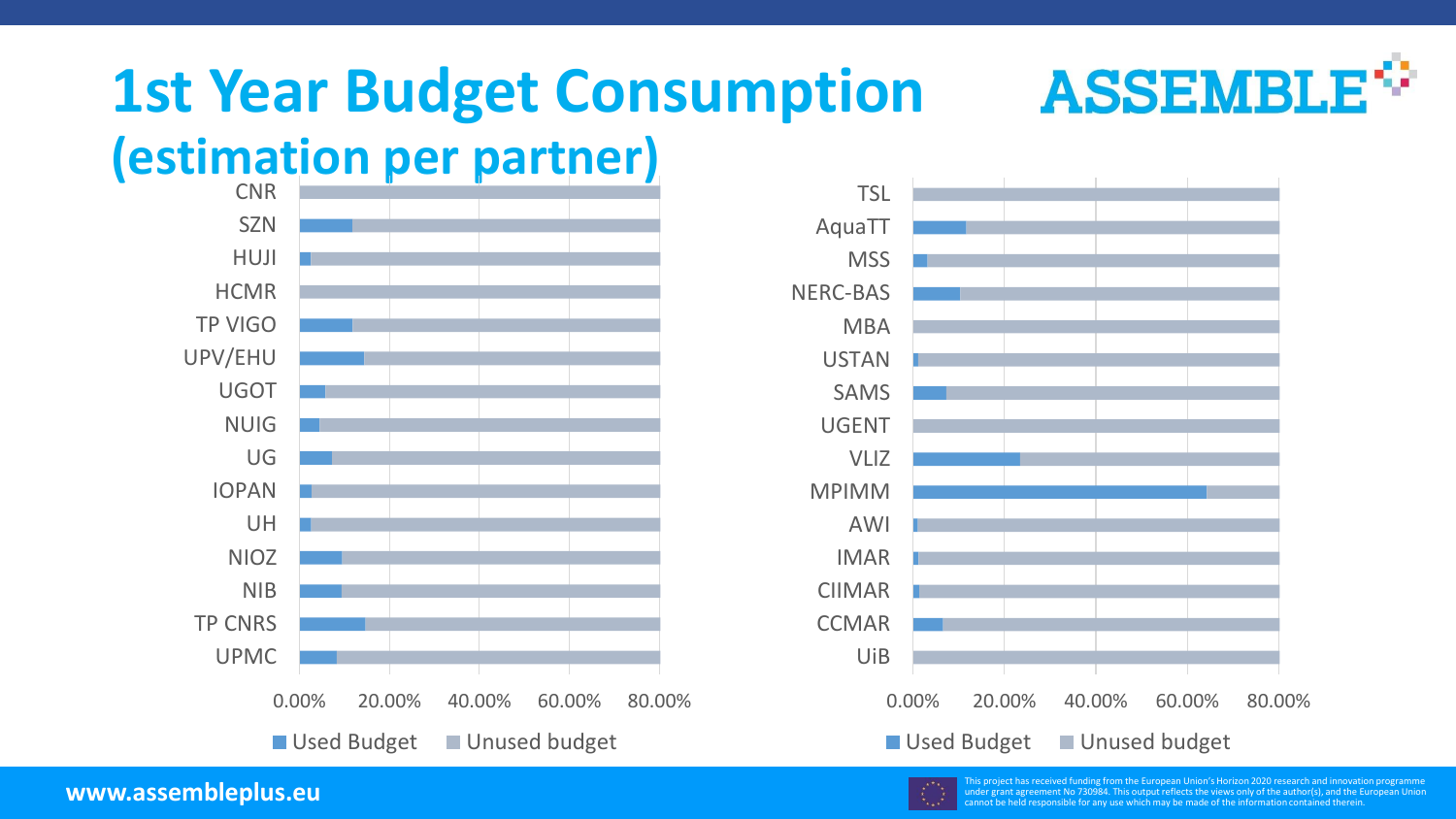### **1 st year Budget Consumption (Estimation per WP)**





**ASSEMBLE<sup>4</sup>**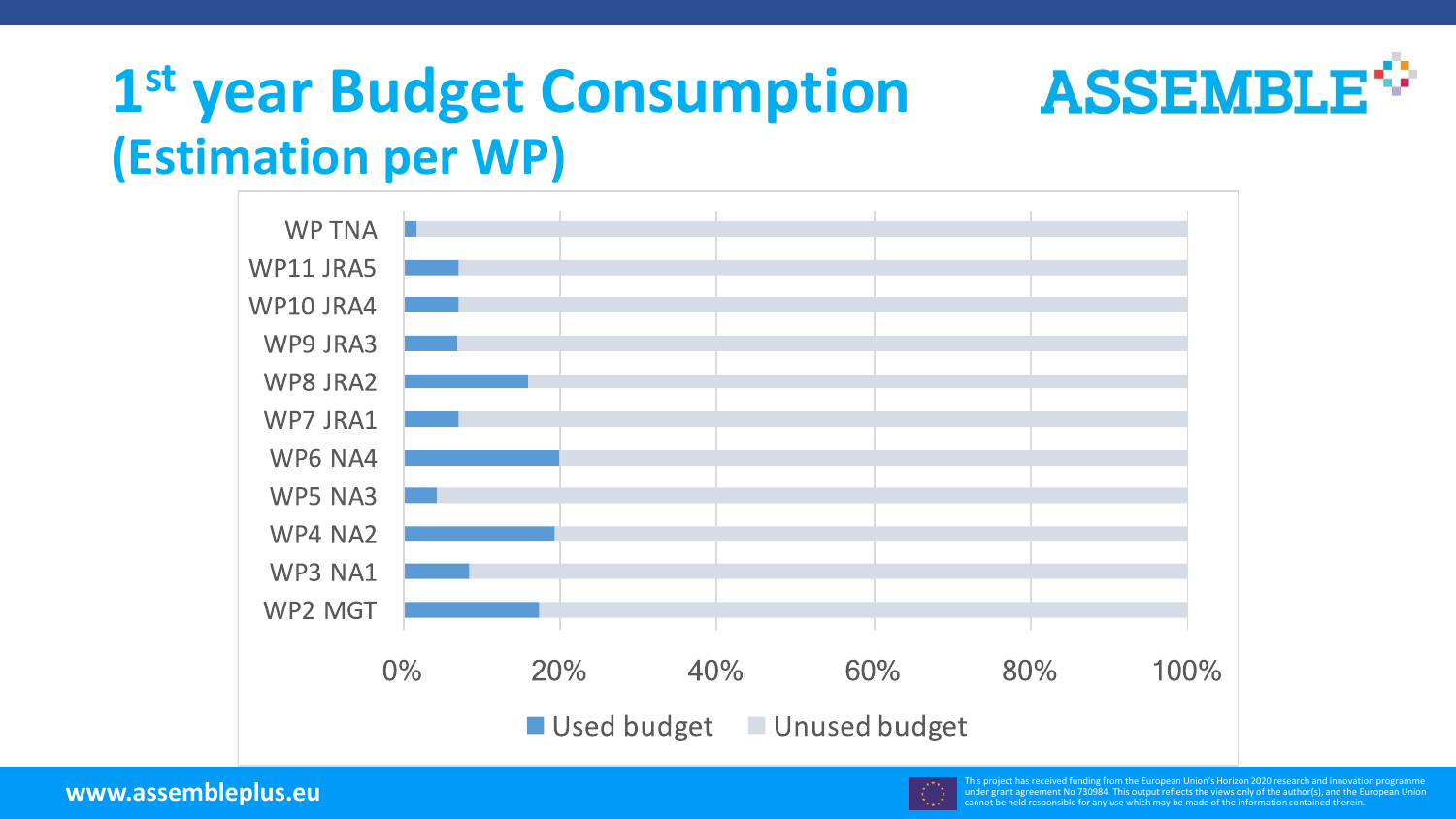

#### **Year 1 Satisfaction Survey**

- Satisfaction survey emailed to all on 26/07/2018
- 23 answers in total o13 completed o10 non completed





**www.asse**mbleplus.eu the Supplem the European Union's Horizon 2020 research and innovation programme<br>This project has received funding from the European Union's Horizon 2020 research and innovation programme<br>This project under grant agreement No 730984. This output reflects the views only of the author(s), and the European Union annot be held responsible for any use which may be made of the information contained therein.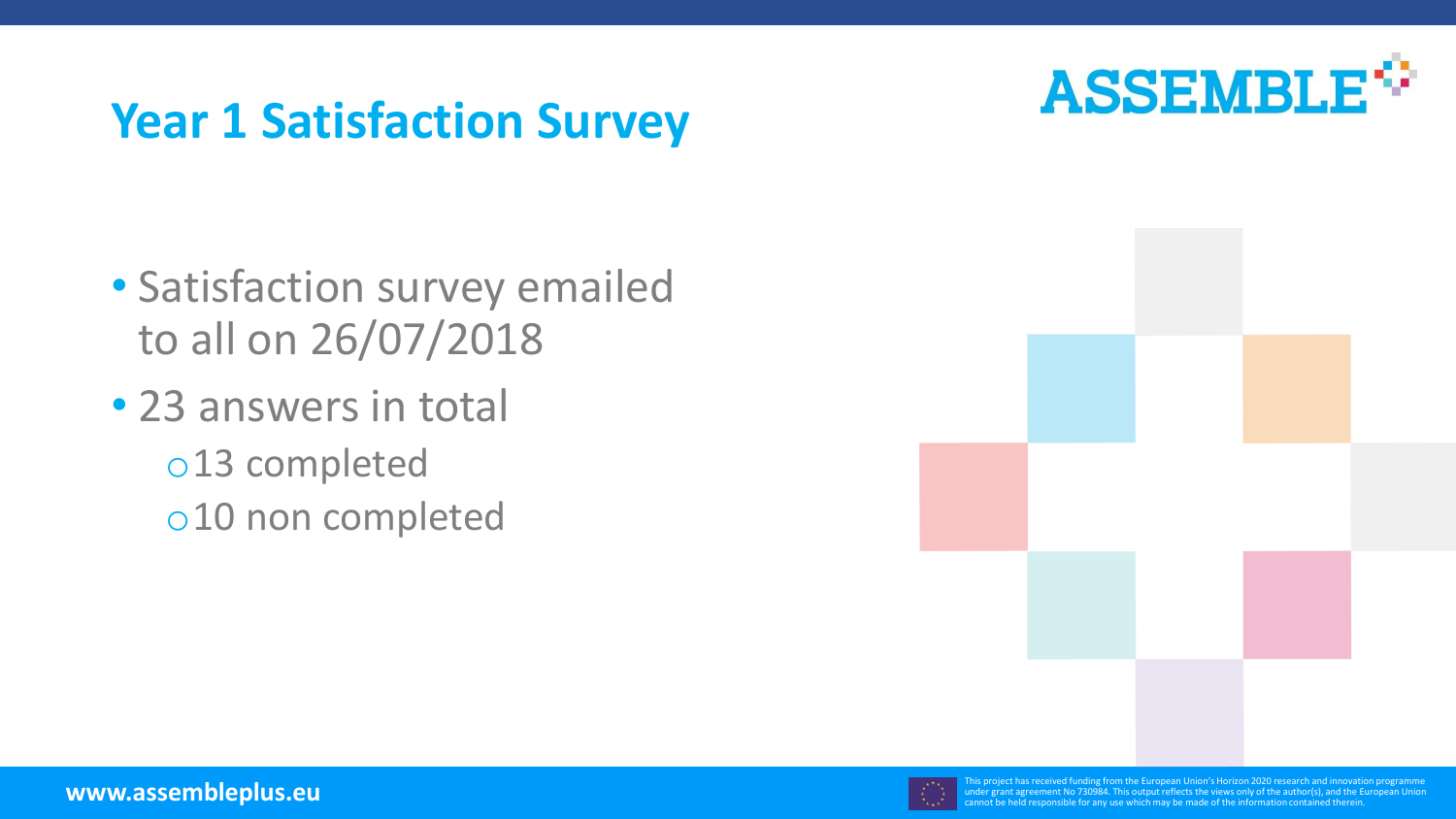#### **Year 1 Satisfaction Survey: general**



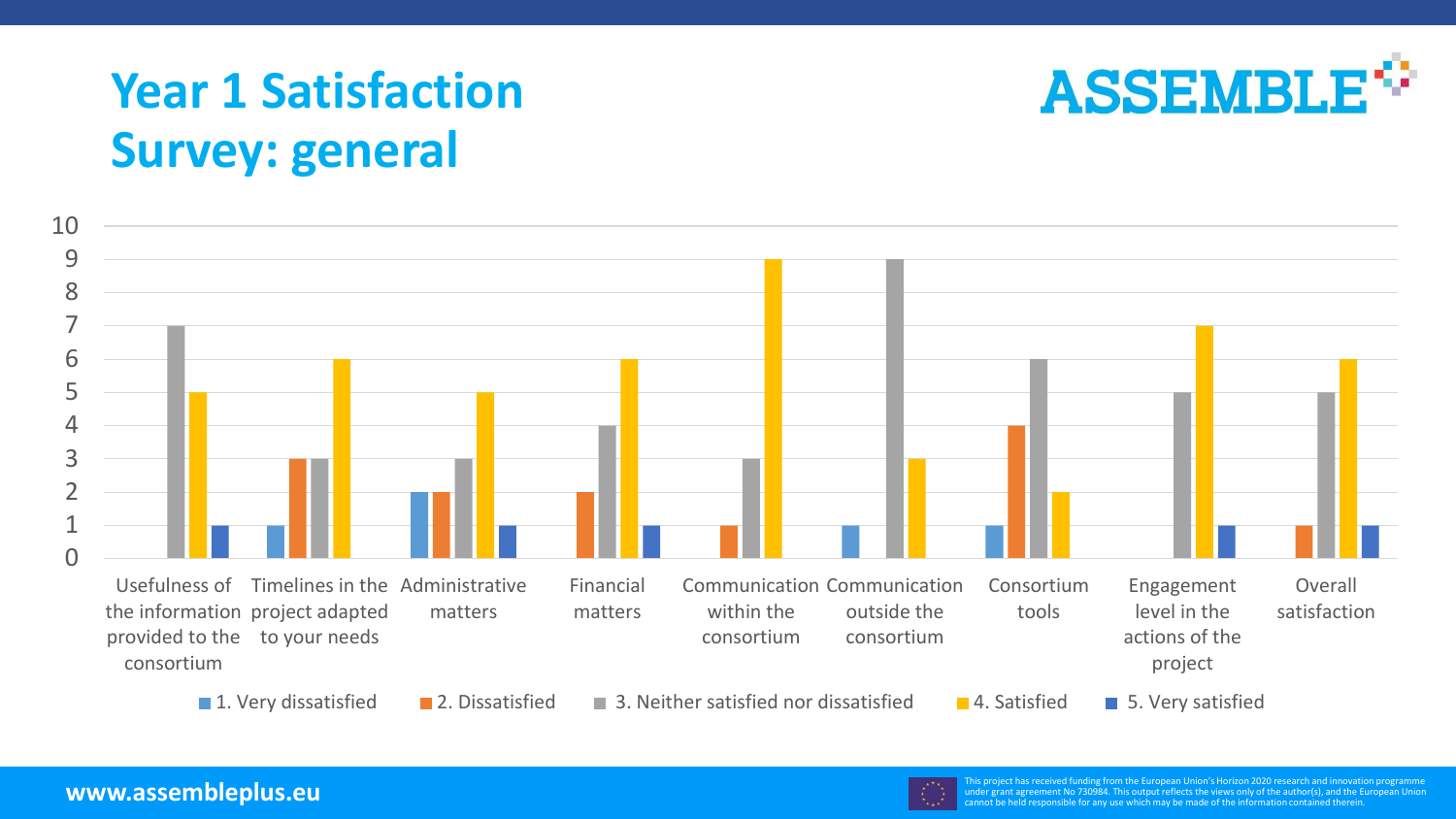

#### **Year 1 Satisfaction Survey: per WP**



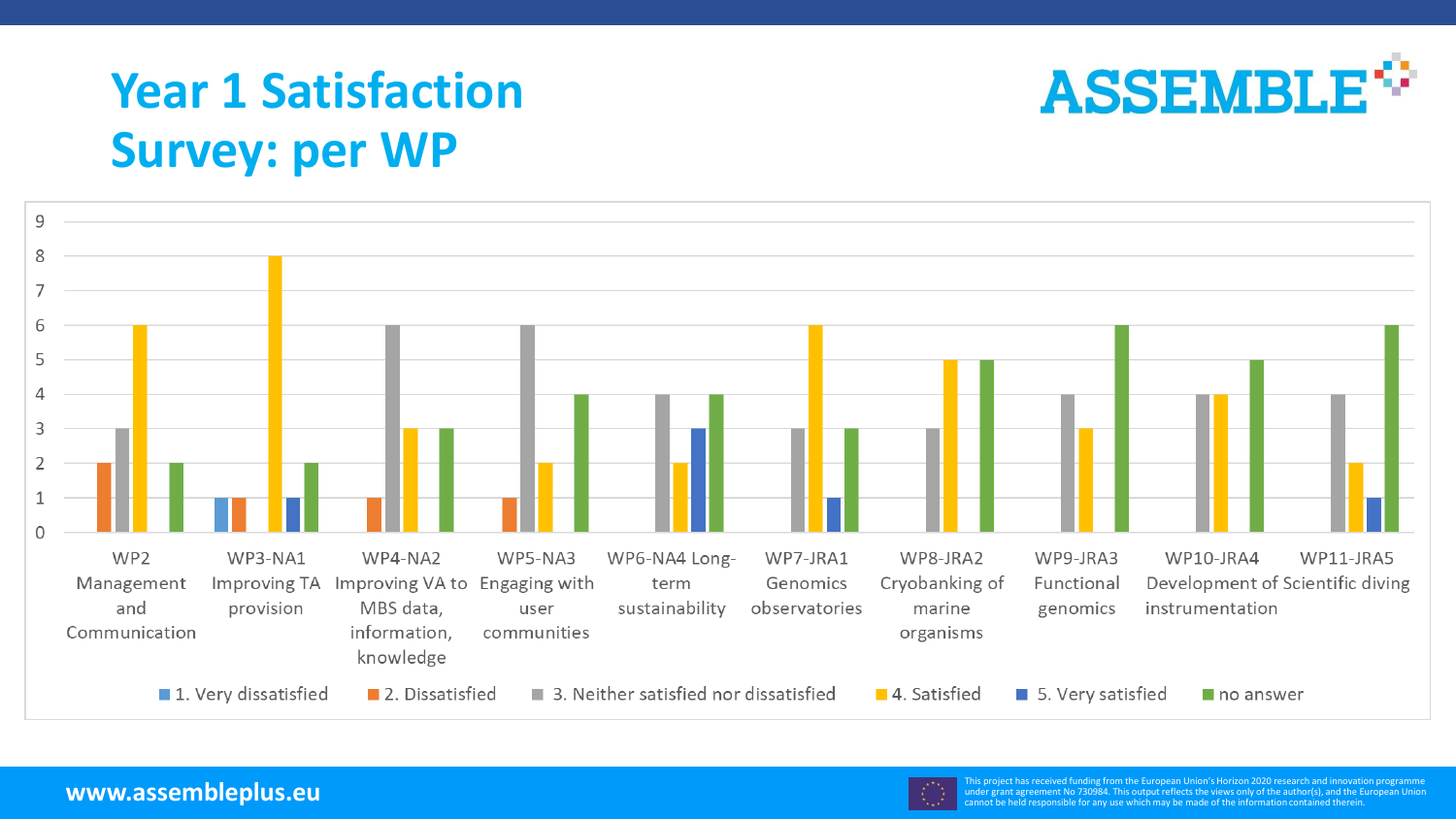### **Year 1 Satisfaction Survey: Comments received (1)**



• Report delivery to WP leader in the middle of august is crazy

 *Done this way to allow more time because of the poor level of answers received for M6 reporting*

• The first ASSEMBLE+ call was far too rushed. The users complained about the difficulty of using the web site and to be honest this has been a continual complaint: the web site is not fit for purpose: it is not attractive or easy to use/navigate.

 *At the time of the first call (M4 - Jan. 2018) the website was not finished (website delivery due date: Sept. 2018). It was the single access point that was due in M3 for announcing the call in M3 (Dec. 2018)* 

- There was, as far as I could see, no attempt to engage the wider community in this call: publicity was limited to everyone doing their own, so the first round of appointees were "friends of the marine stations" and did not expand our engagement.
- I feel strongly that if projects failed, the applicants should be given feedback.

*The 1st USP members wanted to keep the reasons undisclosed* 

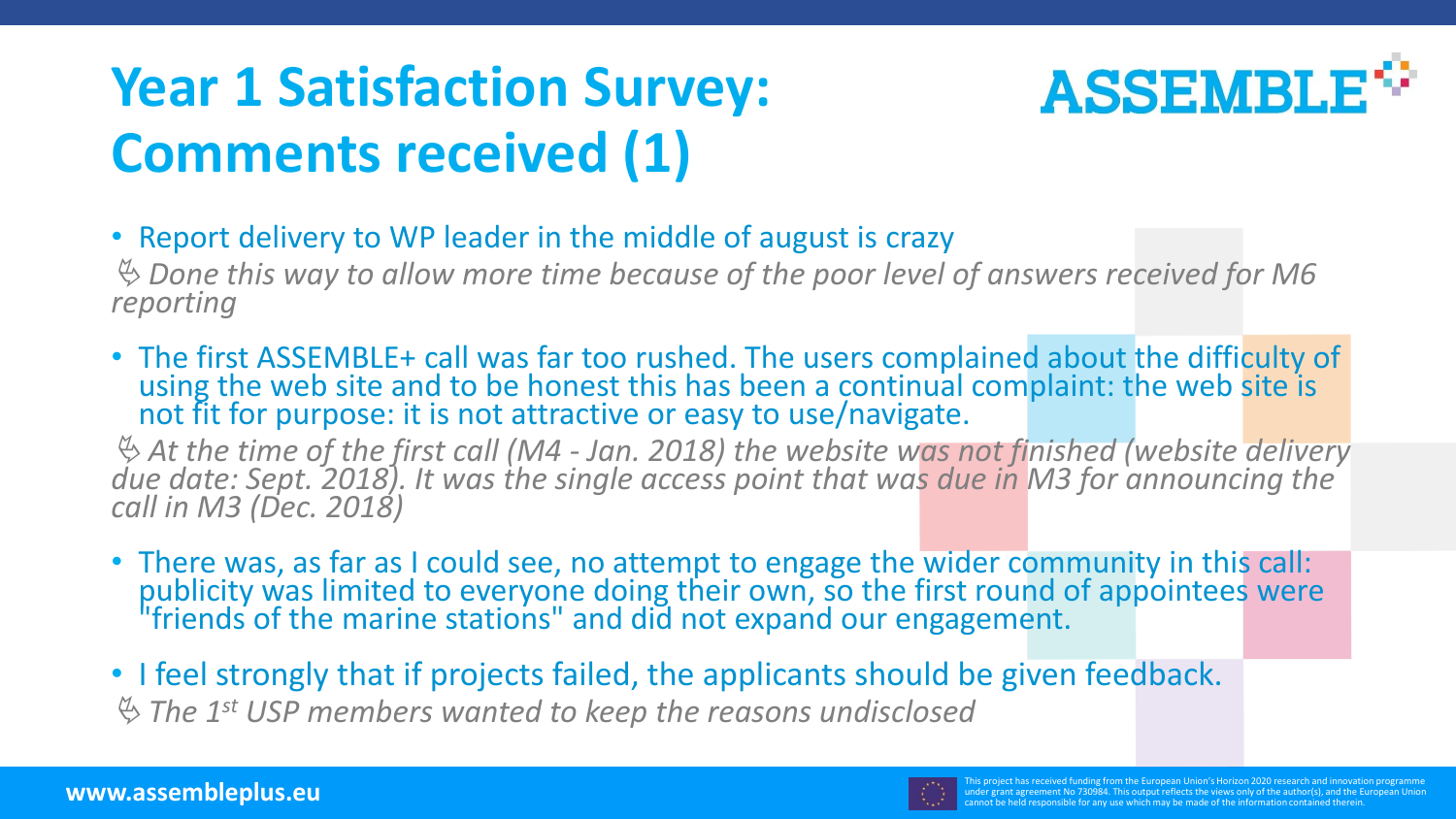### **Year 1 Satisfaction Survey: Comments received (2)**



- I am very happy with JRA1 because the Crete team, engaged full with Frank Glockner, took all the lessons learnt from MicroB3 and applied them. If we want to expand interest in the marine stations, we need to improve the web site and really go out and engage with the external users.
- I am very satisfied with the first year of organisation, communication, and management. On our side, everything works according to plan. Thank you for a great first year.
- Difficult to sift through Basecamp, but more the users problem...
- The administration and manual handling of TA projects is not efficient
- Too much time spent on fixing/adjusting the web page, on-line template, guidelines.

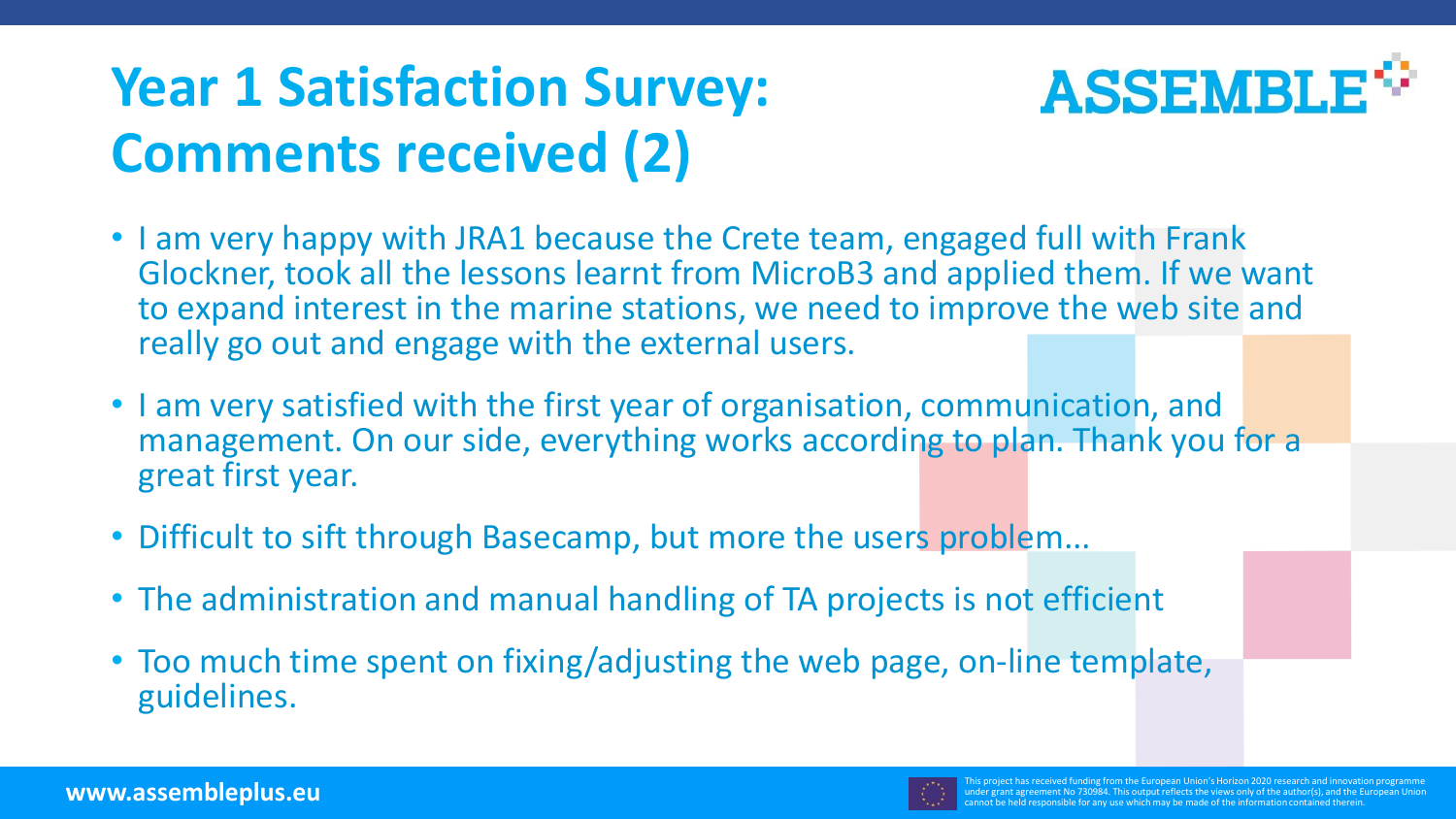#### **Reminder: Dissemination of results & Publications**



- Each beneficiary must 'disseminate' disclose its results to the public by **appropriate means** (including in scientific publications) and **providing targeted information to multiple audience** (including the media & the public)
- Each partner must ensure **open access** to all peer-reviewed **scientific publications** relating to its own results.
- **The periodic & final reports** will contain a **publishable summary**
- Each partners must examine the possibility of protecting its results and must adequately protect them
- All the parties (partners + EC) must keep confidential any data, documents (…) identified as confidential until 4 years after the end of the project



**ASSEMBLE**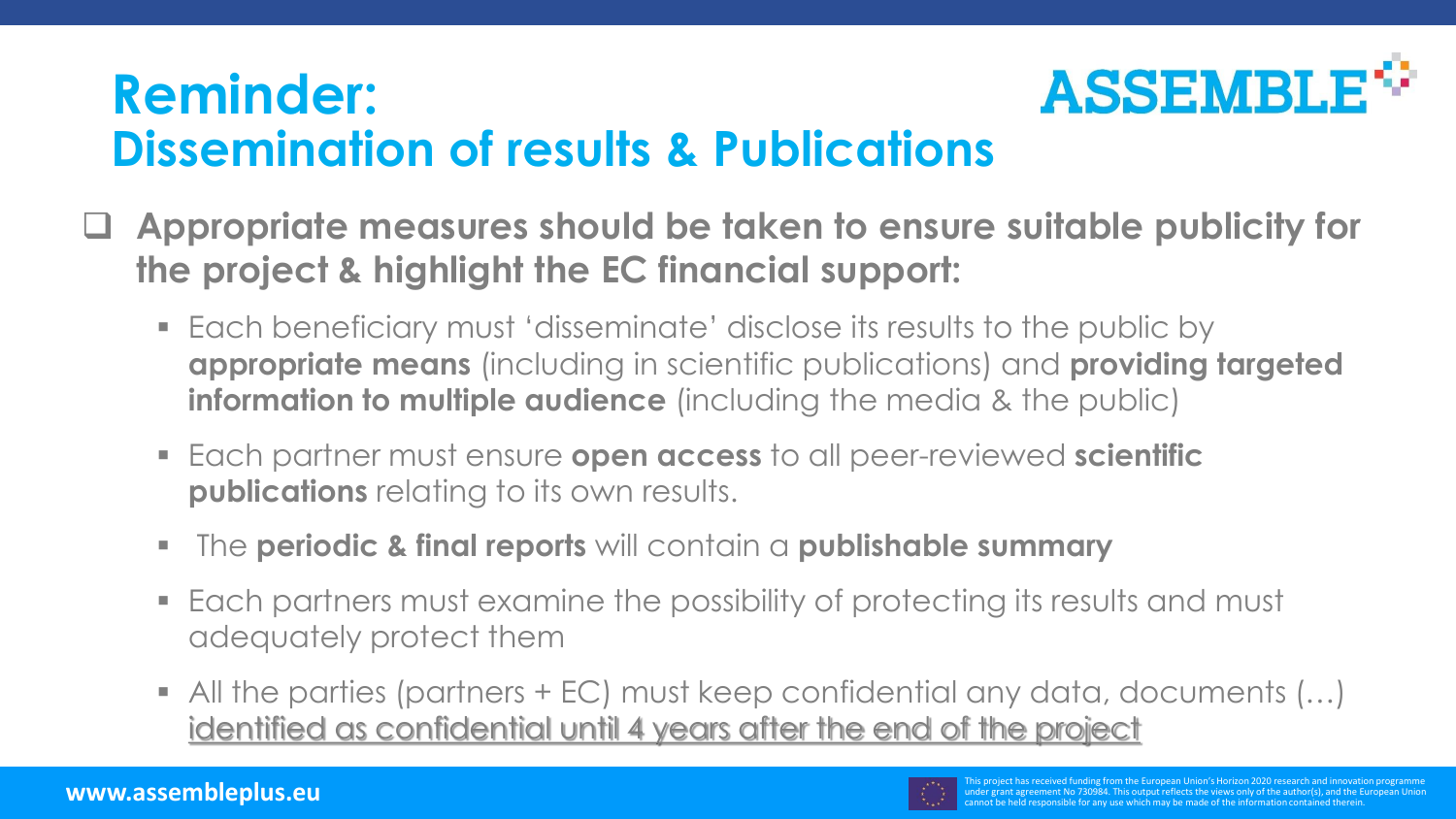#### **Reminder: Dissemination & Publication conditions**



#### ❑ **Conditions for any dissemination of results:**

- **Example 10 Fellowing text: "This project has received funding from the** *European Union's Horizon H2020 research and innovation programme* **under grant agreement No 654008***"*
- **Display the EU logo: No Horizon 2020 logo!**



▪ State that it only reflects the authors view's an the EC is not responsible for any use that may be made of the information it contains.

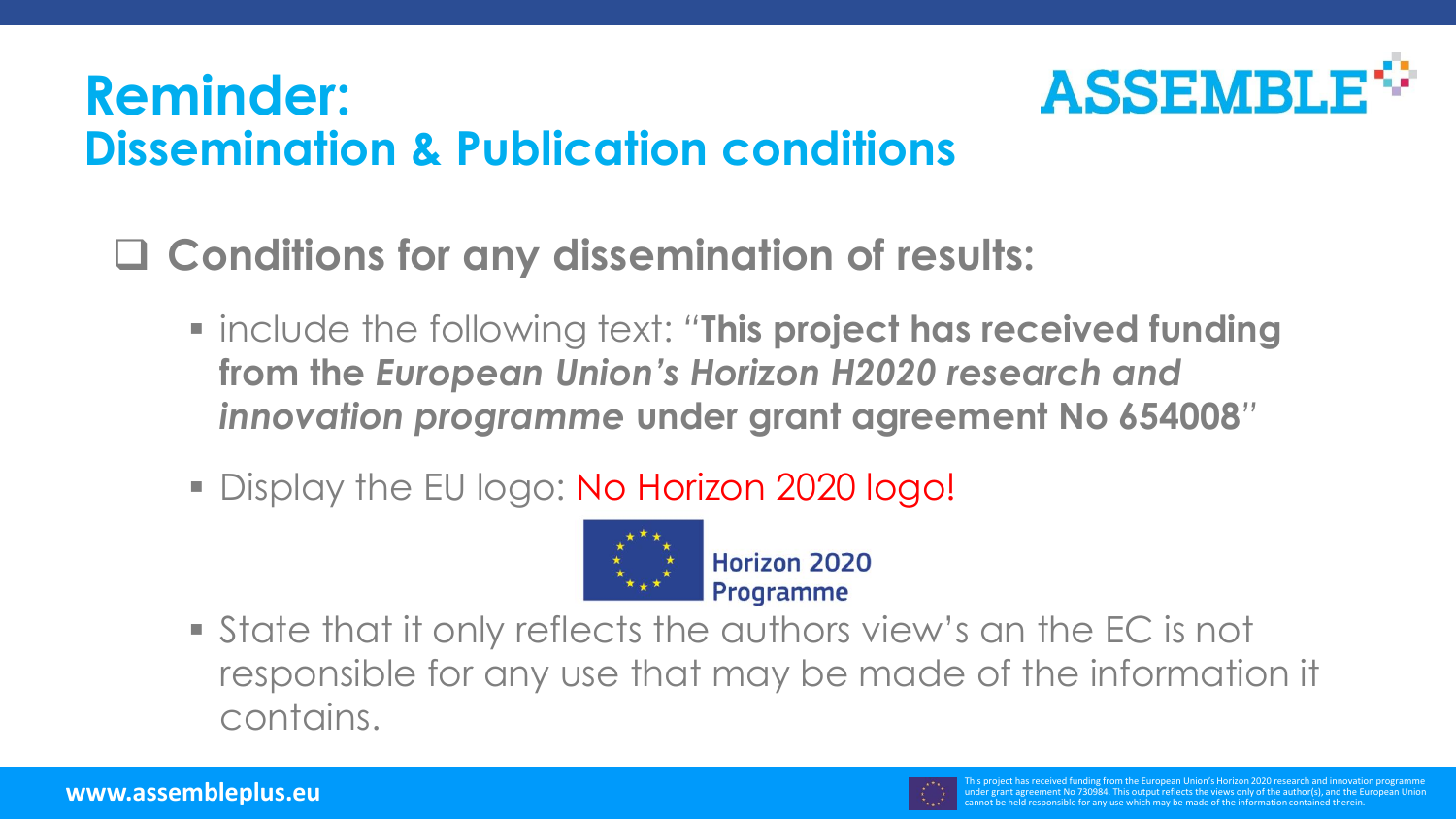

### **Next Management Meetings**

|                         | <b>Date</b>   | <b>Venue</b>               |
|-------------------------|---------------|----------------------------|
|                         | 15/03/2018    | Univ. Algarve, Faro, PT    |
| <b>PIC meeting</b>      | 12/10/2018    | <b>NUI Galway, Ireland</b> |
|                         | 07/03/2019    | Online                     |
|                         | 11/09/2019    |                            |
|                         | 12/03/2020    | Online                     |
|                         | 09/10/2020    |                            |
|                         | 10/03/2021    | Online                     |
|                         | 10/09/2021    |                            |
|                         | 19-20/10/2017 | <b>UPMC, Paris, FR</b>     |
| <b>General Assembly</b> | 10-12/10/2018 | NUIG, IE                   |
|                         | 09-11/09/2019 |                            |
| meeting                 | 07-09/10/2020 |                            |
|                         | 08-10/09/2021 |                            |



 $\mathbf{W}\mathbf{W}$ .and  $\mathbf{S}$  be the information contained the information contained the einform the  $\mathbf{S}$ cannot be held responsible for any use which may be made of the information contained therein.